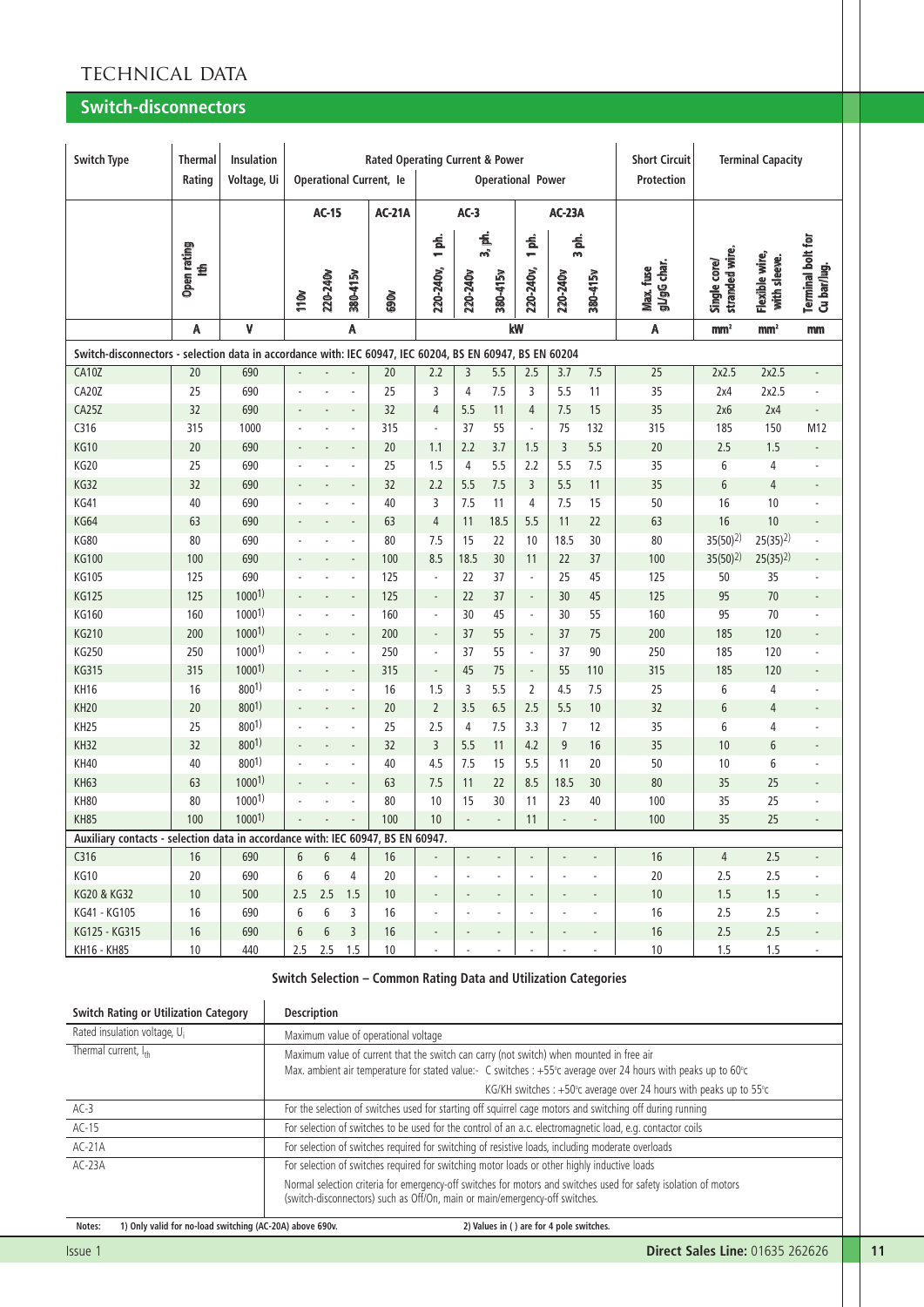## SWITCH-DISCONNECTORS



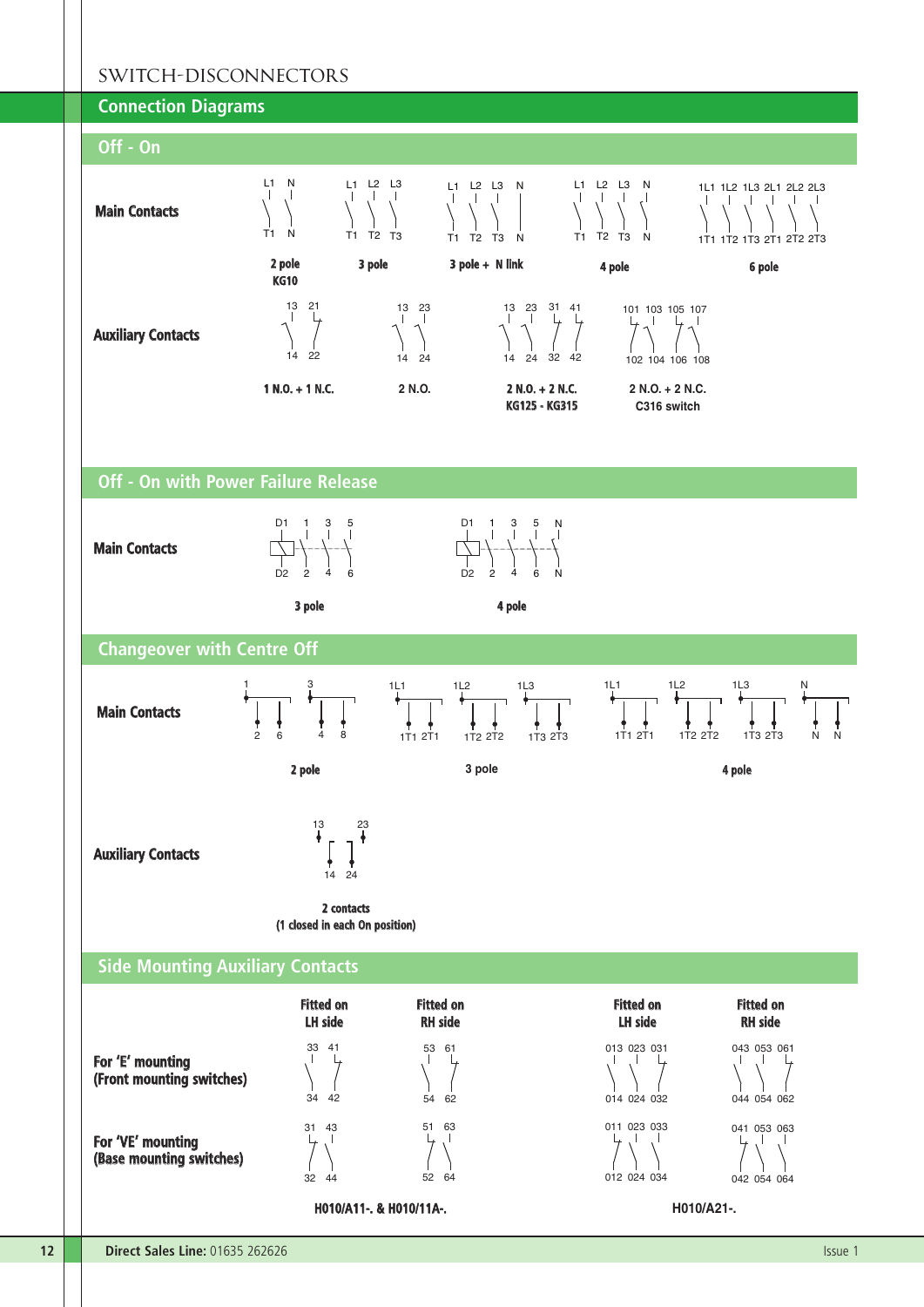# DIMENSIONS MM

# **KG Main / Emergency-Off Switches**

# **Front Panel Mounting - Single Hole Fixing**



#### **KG20 & KG32 - 3 Pole**



|              |    | 22.3   | $+0.4$<br>$\Omega$ | 24.1         |
|--------------|----|--------|--------------------|--------------|
|              | А  | 2 Pole | 3 Pole             | L1<br>3 Pole |
| KG10A        | 48 | 57.4   | 66.9               | 76.4         |
| KG10B        | 64 |        | 66.9               | 76.4         |
| KG20A, KG32A | 48 |        | 68.3               | 77.3         |
| KG20B, KG32B | 64 |        | 68.3               | 77.3         |

 $3.2^{+0.2}_{-0.2}$ 

**Mounting Hole**

 $\frac{4}{9}$  0

# **Front Panel Mounting - 4 Hole Fixing**

### **KG10 - 2, 3 & 4 Pole Mounting Holes**

48



## **KG20 to KG105 - 3 & 4 Pole**



### **KG125 to KG315 - 3 & 4 Pole**



|                                                                                                                                     | А      | В      | c   | D <sub>1</sub> | D <sub>2</sub> | F  |
|-------------------------------------------------------------------------------------------------------------------------------------|--------|--------|-----|----------------|----------------|----|
| KG10A                                                                                                                               | 48     | 36     | 4   | $11 - 15$      | 5              |    |
| KG10B                                                                                                                               | 64     | 48     | 4   | $11 - 15$      | 5              | 64 |
| KG20A, KG32A                                                                                                                        | 48     | 36     | 4   | $10 - 15$      | 5              | 48 |
| KG20B, KG32B                                                                                                                        | 64     | 48     | 4   | $10 - 15$      | 5              | 64 |
| KG41B, KG64B                                                                                                                        | 64     | 48     | 4   | $10 - 15$      | 5              | 64 |
| KG80, KG100, KG105                                                                                                                  | 64     | 48     | 4   | $10 - 15$      | 5              | 88 |
| KG125, KG160                                                                                                                        | 88     | 68     | 5.5 | $13 - 17$      | 6              |    |
| KG210, KG250, KG315                                                                                                                 | 88     | 68     | 5.5 | $13 - 17$      | 6              |    |
|                                                                                                                                     |        | G      | н   | L              | L1             |    |
|                                                                                                                                     | 3 Pole | 4 Pole |     |                |                |    |
|                                                                                                                                     |        |        |     |                |                |    |
|                                                                                                                                     |        |        |     | 38.7           |                |    |
|                                                                                                                                     |        |        |     | 48.2           | 58.7           |    |
|                                                                                                                                     |        |        |     | 57.2           | 66.7           |    |
|                                                                                                                                     | 42     | 55.5   | 54  | 53.8           | 62.8           |    |
|                                                                                                                                     | 42     | 55.5   | 54  | 53.8           | 62.8           |    |
|                                                                                                                                     | 50     | 66     | 64  | 60.5           | 70.5           |    |
|                                                                                                                                     | 70     | 92     | 80  | 70.6           | 80.6           |    |
|                                                                                                                                     | 92     | 92     | 80  | 70.6           | 80.6           |    |
| KG10A - 2 pole<br>KG10A - 3/4 pole<br>KG10B<br>KG20A, KG32A<br>KG20B, KG32B<br>KG41B, KG64B<br>KG80, KG100<br>KG105<br>KG125, KG160 | 112    | 150    | 108 | 96             | 117            |    |

'H' dimension does not include the terminal covers. To obtain the dimension across the terminal cover(s) add the following to dimension 'H'.

| KG80/100/105: | add 26 mm on side that cover is fitted.  |
|---------------|------------------------------------------|
| KG125/160:    | add 22.5 mm on side that cover is fitted |
| KG210/250/315 | add 50 mm to 'H' dimension               |

Factory fitted auxiliary contacts are integral with the main switch body – they are not side mounting type.

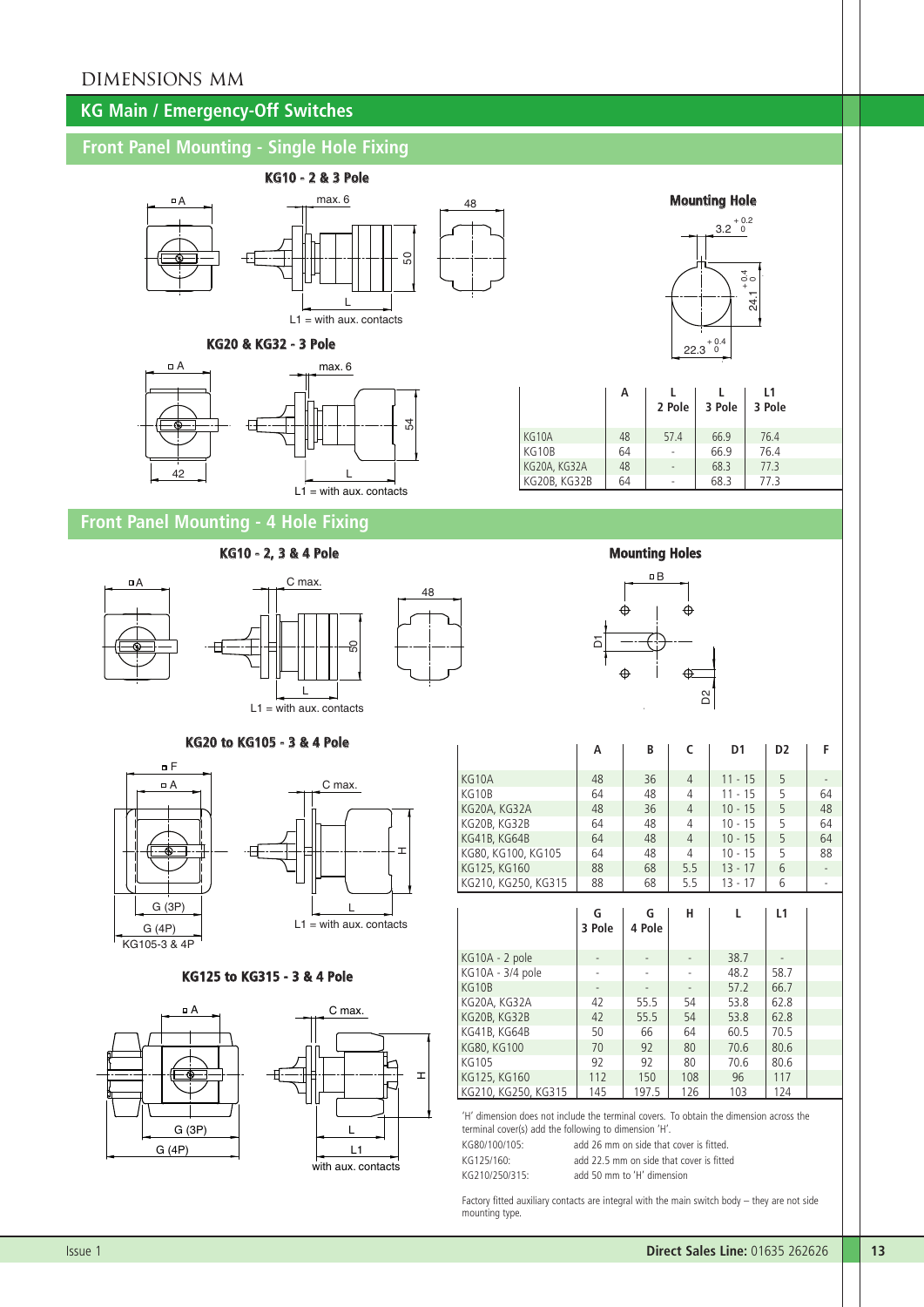## DIMENSIONS MM

# **KG Main / Emergency-Off Switches**

## **Base Mounting with Door Interlock**



'H' dimension does not include the terminal covers. To obtain the dimension across the terminal cover(s) add the following to dimension 'H'.

KG80/100/105: add 26 mm on side that cover is fitted.

KG125/160: add 22.5 mm on side that cover is fitted

KG210/250/315: add 50 mm to 'H' dimension

Factory fitted auxiliary contacts are integral with the main switch body – they are not side mounting type.

### **Door Interlock, Single Hole Fixing. 3, 3+N, 4 & 6 Pole Switches - side view**



**14 Direct Sales Line:** 01635 262626 **ISSUE 12.2 Contract Sales Line:** 01635 262626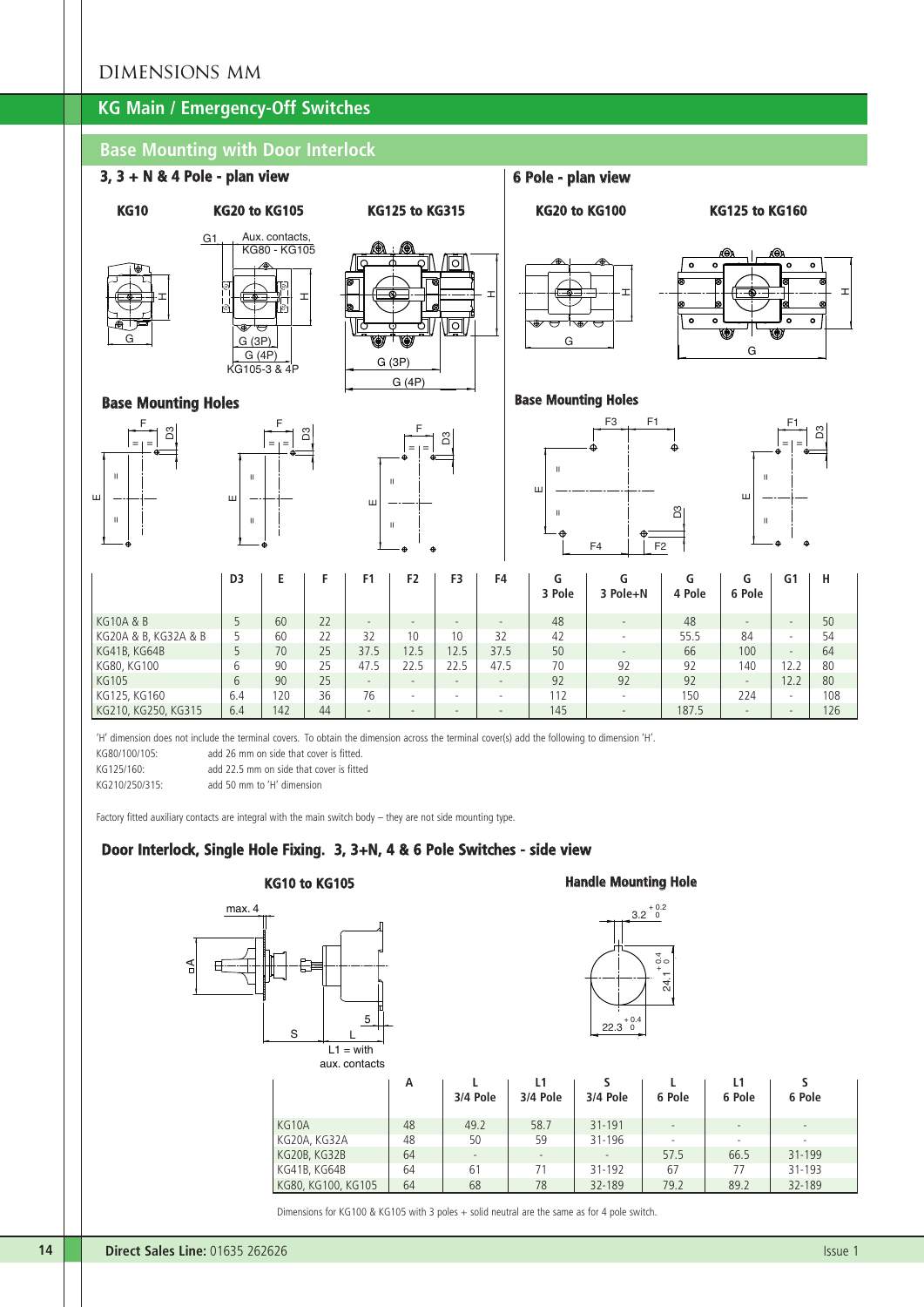# **KG Main / Emergency-Off Switches**

# **Base Mounting with Door Interlock, Continued.**

**Door Interlock, 4 Hole Fixing. 3, 4 & 6 Pole Switches - side view.**

**KG10 to KG105**





**KG125 to KG315 Handle Mounting Holes**



|                     | А  | В  | D <sub>1</sub> | D <sub>2</sub> | 3/4 Pole | 3/4 Pole | 3/4 Pole   | 6 Pole | L1<br>6 Pole | 6 Pole |
|---------------------|----|----|----------------|----------------|----------|----------|------------|--------|--------------|--------|
| KG10B               | 64 | 48 | $19 - 22$      | 5              | 56.2     | 65.7     | 38-117     |        |              |        |
| KG20B, KG32B        | 64 | 48 | $19 - 22$      | 5              | 50       | 59       | $37 - 122$ | 57.5   | 66.5         | 37-125 |
| KG41B, KG64B        | 64 | 48 | $19 - 22$      | 5              | 61       | 71       | 35-130     | 67     | 77           | 35-131 |
| KG80, KG100, KG105  | 64 | 48 | $19 - 22$      | 5              | 68       | 78       | 36-127     | 79.2   | 89.2         | 36-127 |
| KG125, KG160        | 88 | 68 | $26 - 30$      | 6              | 91       | 91       | 45-306     | 93     | 93           | 45-306 |
| KG210, KG250, KG315 | 88 | 68 | $26 - 30$      | 6              | 98       | 98       | 45-306     |        |              |        |

## **Defeatable Door Interlock, 4 Hole Fixing. 3, 4 & 6 Pole Switches - side view.**



### **KG41 to KG105 KG125 to KG315 Handle Mounting Holes**



aux. contacts



|                     |    |    | 3/4 Pole 3/4 Pole 3/4 Pole | 6 Pole | 6 Pole | 6 Pole |
|---------------------|----|----|----------------------------|--------|--------|--------|
| KG41B, KG64B        | 61 | 71 | 72-224                     | 67     | 77     | 72-225 |
| KG80, KG100, KG105  | 68 | 78 | 73-221                     | 79.2   | 89.2   | 73-221 |
| KG125, KG160        | 91 | 91 | 83-336                     | 93     | 93     | 83-336 |
| KG210, KG250, KG315 | 98 | 98 | 83-336                     | $\sim$ | ۰      |        |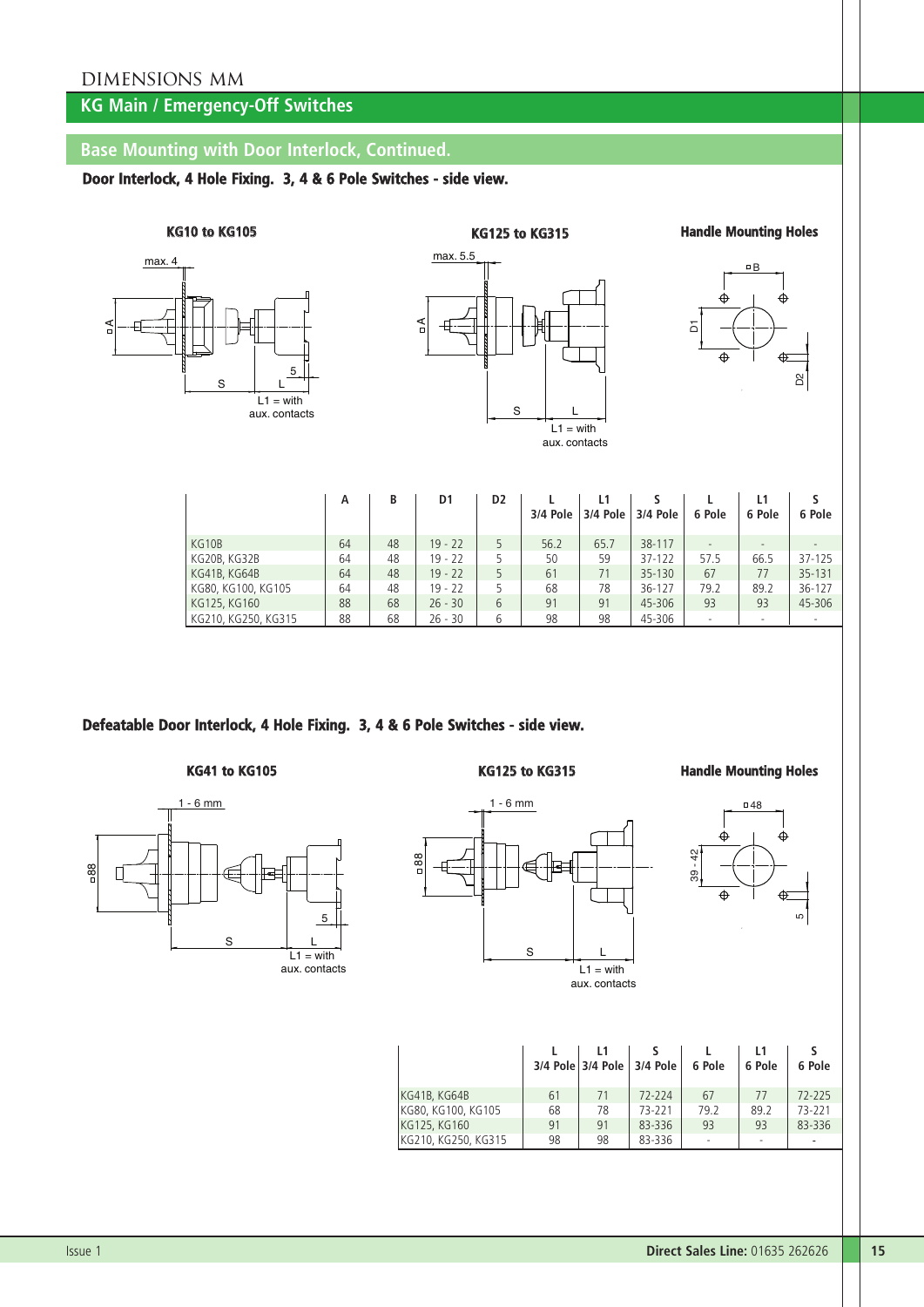# DIMENSIONS MM

# **KG Main Switches**

# **Base Mounting - For 45 mm Installation Cut-Out**

## **KG20 to 100 - 3 & 4 Pole Mounting Holes**









|              | А           | B           | D3 | E    | F  |  |
|--------------|-------------|-------------|----|------|----|--|
| KG20A, KG32A | 43.7        | 45.4        | 5  | 60   | 22 |  |
| KG41B, KG64B | 52.4        | 45.4        | 5  | 70   | 25 |  |
| KG80, KG100  | 70          | 45          | 6  | 90   | 25 |  |
|              |             |             |    |      |    |  |
|              | G<br>3 Pole | G<br>4 Pole | н  |      |    |  |
| KG20A, KG32A | 42          | 55.5        | 54 | 61.5 |    |  |
| KG41B, KG64B | 50          | 66          | 64 | 61.5 |    |  |

# **KG Changeover Switches**

# **Base Mounting with Door Interlock, 4 Hole Fixing**





max. 5.5

A

#### **Base Mounting Holes**



#### **KG125 to KG160 - 3 & 4 Pole**

**KG20 to KG100 - 3 & 4 Pole**





S L

5

 $L_1 = \text{with}$ aux. contacts

aux. contacts

|              | A            | B      | D1        | D <sub>2</sub> | D3     | Е   | F1   | F <sub>2</sub> | F3<br>3 Pole             |
|--------------|--------------|--------|-----------|----------------|--------|-----|------|----------------|--------------------------|
| KG20B, KG32B | 64           | 48     | $19 - 22$ | 5              | 5      | 60  | 32   | 10             | 10                       |
| KG41B, KG64B | 64           | 48     | $19 - 22$ | 5              | 5      | 70  | 37.5 | 12.5           | 12.5                     |
| KG80, KG100  | 88           | 48     | $19 - 22$ | 5              | 6      | 90  | 47.5 | 22.5           | 22.5                     |
| KG105        | 88           | 48     | $19 - 22$ | 5              | 6      | 90  | 47.5 | 22.5           | $\sim$                   |
| KG125, KG160 | 88           | 68     | $26 - 30$ | 6              | 6.4    | 120 | 76   |                | $\overline{\phantom{a}}$ |
|              | F4<br>3 Pole | F3     | F4        | G              | G      | н   | L    | L1             | S                        |
|              |              | 4 Pole | 4 Pole    | 3 Pole         | 4 Pole |     |      |                |                          |
| KG20B, KG32B | 32           | 23.5   | 45.5      | 84             | 111    | 54  | 57.5 | 66.5           | $37 - 125$               |
| KG41B, KG64B | 37.5         | 28.5   | 53.5      | 100            | 132    | 64  | 67   | 77             | 35-131                   |
| KG80, KG100  | 47.5         | 44.5   | 69.5      | 140            | 184    | 80  | 79.2 | 89.2           | $36 - 127$               |
| KG105        |              | 44.5   | 69.5      | ٠              | 184    | 80  | 79.2 | 89.2           | 36-127                   |

Factory fitted auxiliary contacts are integral with the main switch body – they are not side mounting type.

#### **Base Mounting Holes**



**Handle Mounting Holes**

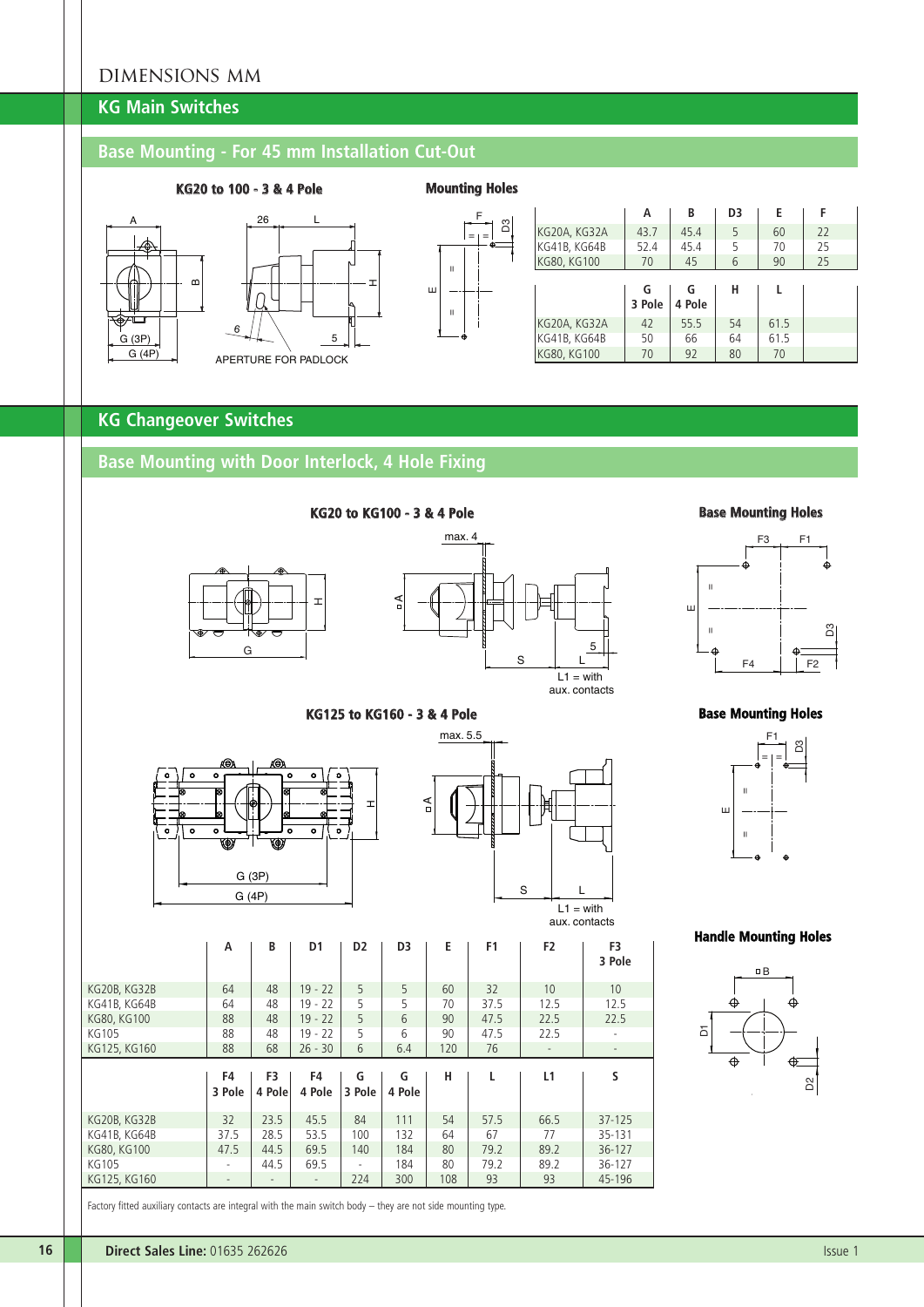# **KG Changeover Switches**

# **Base Mounting - For 45 mm Installation Cut - Out**







## **KG Switch Options**

## **Side Mounting Modules. Terminal Covers.**



#### **Note:**

KG125 to KG315 4 pole switches cannot have additional modules fitted on the side adjacent to the 4th pole (switched neutral).

# **KH Main/Emergency-Off Switches**

## **Front Panel Mounting - Single Hole Fixing**









| <b>KG10A &amp; B</b> | 32   |
|----------------------|------|
| KG20A & B, KG32A & B | 47   |
| KG41B, KG64B         | 49   |
| KG80, KG100, KG105   | 66   |
| KG125, KG160         | 76.2 |
| KG210, KG250, KG315  | 88   |

#### **Mounting Hole Details**



'H' dimension for KH63/80 does not include the terminal cover. To obtain the dimension across the terminal cover(s) add 23.5 mm on side that cover is fitted.

Factory fitted auxiliary contacts are integral with the main switch body – they are not side mounting type.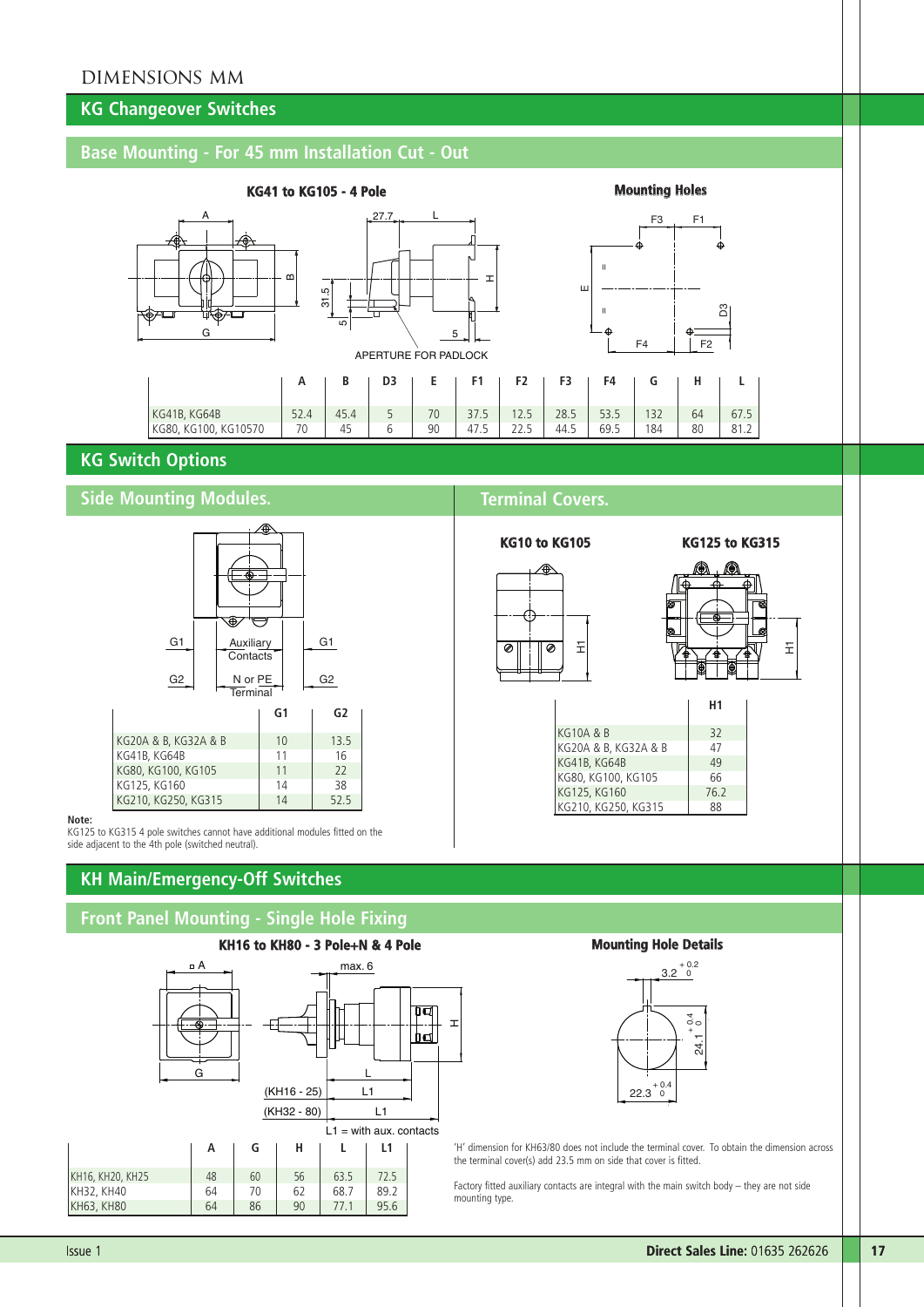## **KH Main/Emergency-Off Switches**

# **Base Mounting With Door Interlock, Single Hole Fixing**



#### **Mounting Holes**





'H' dimension for KH63/80 does not include the terminal cover. To obtain the dimension across the terminal cover(s) add 23.5 mm on side that cover is fitted.

Factory fitted auxiliary contacts are integral with the main switch body – they are not side mounting type.





### **Mounting Holes**



'H' dimension for KH63/80 does not include the terminal cover. To obtain the dimension across the terminal cover(s) add 23.5 mm on side that cover is fitted.

Factory fitted auxiliary contacts are integral with the main switch body – they are not side mounting type.

# **KH Changeover Switches**

KH63, KH80 6 90 25 86

## **Base Mounting With Door Interlock, 4 Hole Fixing**

KH32, KH40 5 70 25 70 62 53.5 53.5 76-226<br>KH63, KH80 6 90 25 86 90 59.5 59.5 76-226





### **Mounting Holes**

**Handle**



'H' dimension for KH63/80 does not include the terminal cover. To obtain the dimension across the terminal cover(s) add 23.5 mm on side that cover is fitted.